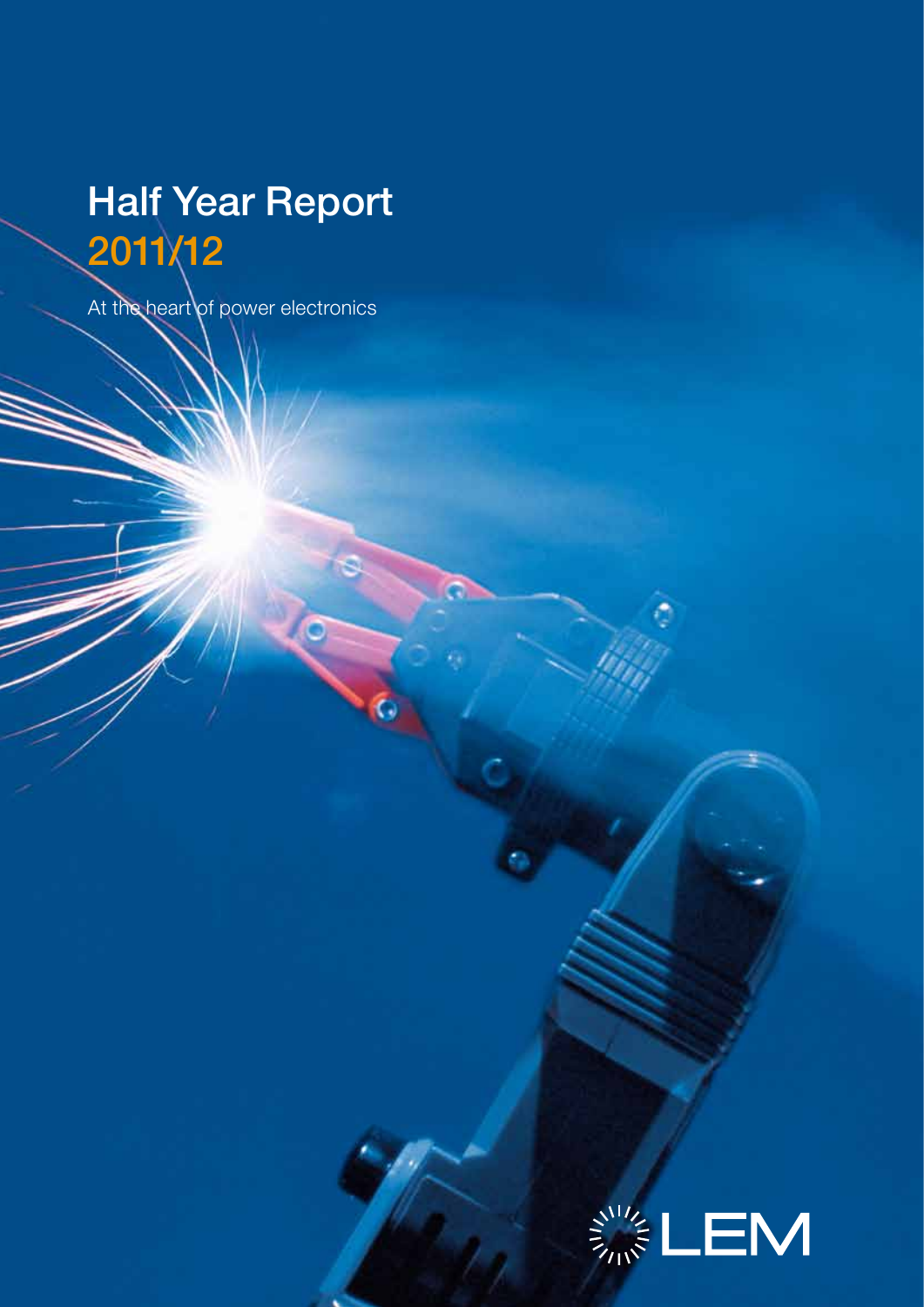### Business Report

Dear Shareholders,

Only one year ago we were on the peak of the recovery after the 2008/09 financial crisis. Orders were strong and LEM was challenged to ramp up its capacity in order to meet market demand. Meanwhile, the economic environment has changed. The sovereign debt crisis generates uncertainty about the global economy and consequently about the short-term development of our markets. In addition, the appreciation of the Swiss franc has affected our sales and profitability. We have had a challenging first half of 2011/12, but we nevertheless achieved an operating EBIT margin above 15%.

At CHF 125.5 million, our sales have decreased 11.5% from the first half of 2010/11. At constant exchange rates, sales grew by 2.9%. Reported bookings for the first half of 2011/12 declined by 56.4% to CHF 80.4 million. The Q2 2011/12 reported book-to-bill ratio was at 0.53. The decline in bookings was a result of the weak renewable energies markets and the fact that many customers reduced their inventories after having placed major bookings in previous quarters. Reported bookings also contain cancellations of CHF 24.5 million in the solar business; excluding this one-off adjustment bookings were CHF 104.9 million.

The gross margin decreased by 1.2 percentage points to 42.5% compared to 43.7% in the first half of the last year. The operational EBIT for the first half year was CHF 19.2 million, a decrease of 36.7% year on year. The operational EBIT margin (15.3%) was affected by lower volumes and by currency developments, but remained within our target range (15–20%). In the first half of 2010/11, the EBIT margin was exceptionally high at 21.4%.

Net profit for the first half of 2011/12 amounted to CHF 15.0 million, a decrease of 24.1% compared to the first half of 2010/11.

#### Industry segment affected by weakening economy

Sales in the Industry segment reached CHF 113.3 million in the first half of 2011/12, a decrease of 13.4% year on year. The operational EBIT for the first six months decreased by 36.4% to CHF 18.2 million. Europe remains the most important market followed by Asia, with 52% and 34% of sales respectively. Sales decline in all regional markets, with Europe –16%, Asia –13% and North America –5%.

The drives & welding business has weakened during the summer across all regions reflecting uncertainties about the development of the global economy. The renewable energies & power supplies business slowed down beginning in Q4 2010/11. This trend was mainly visible in Italy, Germany and China, a consequence of reduced subsidies in the renewable energy sector and the continued reduction of our customers' inventories. The traction business, which is driven by a combination of economic cycles and government spending, proved to be stable for LEM. Traction business in Asia continued to grow despite some projects in China that were stopped for technical reasons. The technologydriven high precision business was relatively stable.

#### Automotive segment: solid volume growth

The Automotive segment achieved solid volume growth both in the conventional cars and in the green cars businesses. Sales grew by 11.9% to CHF 12.3 million. At last year's exchange rates, growth was 38.2%. We achieved this result with new applications with existing customers as well as with new customers. We have continued to diversify our client base, an asset that will stabilize our performance going forward. The operational EBIT was CHF 1.0 million. The year-on-year decrease of 41% is a result of the exchange rate impact and increased R&D efforts. In the conventional cars business LEM increased its market share in Asia and North America. In the green cars business (hybrid electrical and electrical vehicles), the positive trend of the past quarters continued. Today, LEM products are designed into the majority of all green car projects launched globally. LEM's volume increase will depend on car manufacturers' success with these new platforms.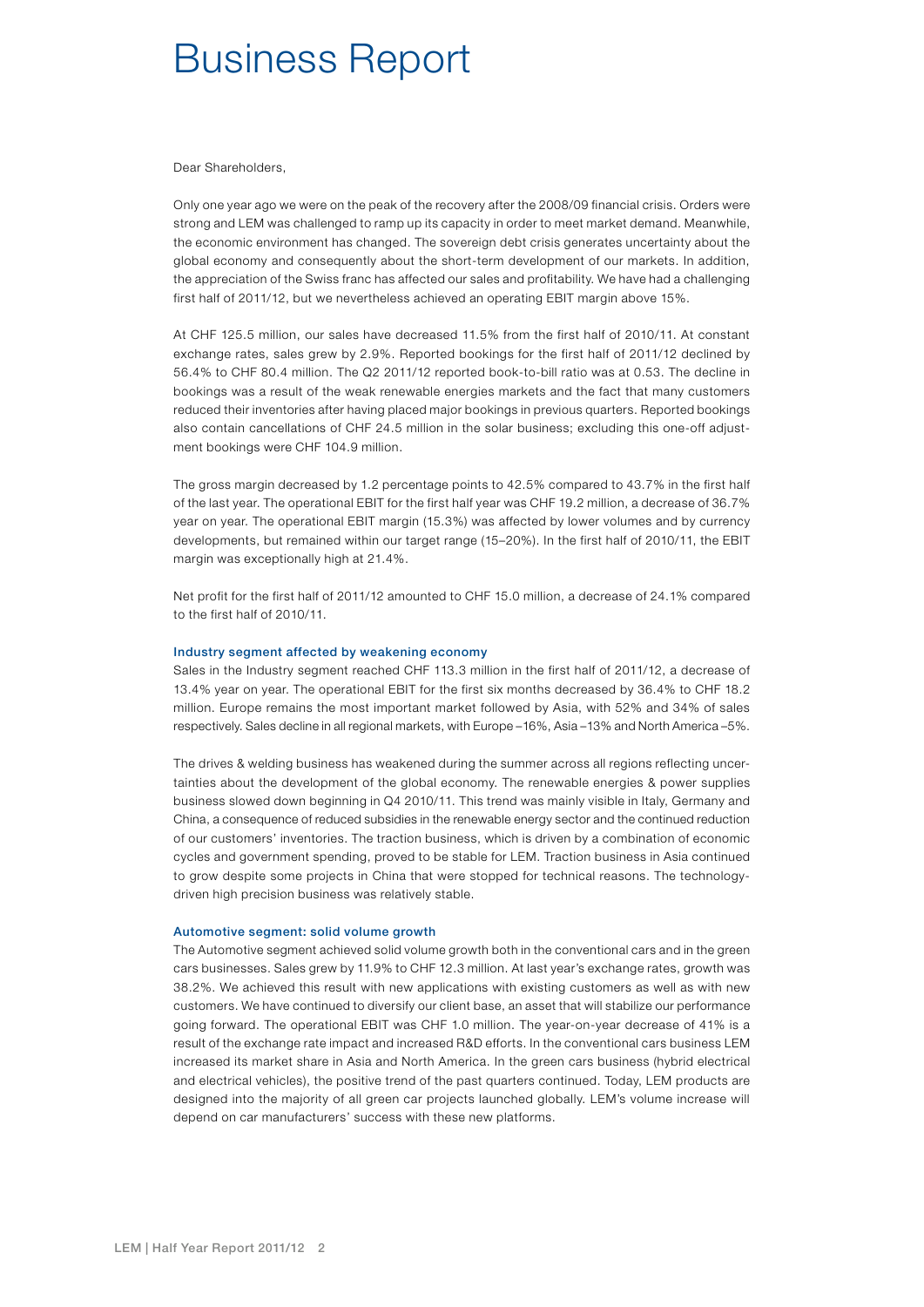#### Continued investment in technology leadership

We continued to invest in order to develop our leadership position. In the first half of 2011/12, we invested CHF 7.0 million, or 5.5% of sales, in R&D. This represents a CHF 0.8 million increase compared with the first half of 2010/11. Our priorities were to strengthen our innovation team and to launch new products that provide better accuracy, faster response time and new features. In traction, we introduced new current (ITC family) and voltage (DV) transducers with unprecedented levels of accuracy that can also be used for energy billing.

#### Adjusting cost base to sales level

Following the continued slowdown of orders and the appreciation of the Swiss franc, we stepped up the cost reduction measures we had initiated as soon as the first signs of the market weakening became apparent at the end of the last financial year. With these measures, we aim to adjust our cost base to the current sales level. The measures include a worldwide reduction in employee numbers. Global headcount is being reduced from about 1'300 per 30 June 2011 to below 1'100. Permanent headcount in Switzerland is being reduced by 19.

Restructuring cost incurred or provisioned in the first half of 2011/12 amounted to CHF 0.7 million; we expect capacity adjustment measures to result in quarterly savings of CHF 1.1 million, fully applicable for Q4 2011/12.

#### **Outlook**

In the second half of 2011/12, we expect orders in the Industry segment to stabilize on a low level and sales to further decrease compared to the first half of 2011/12. The Automotive segment will further benefit from the current growth momentum. With the cost adjustment implemented, we have aligned our cost base to the current sales levels. For the financial year 2011/12, we are cautious regarding our markets and forecast sales of CHF 200 to 230 million, compared to the previous year's sales of CHF 296.2 million.

While remaining ready to adapt to the increasingly volatile nature of our business, we remain confident for the long-term perspective of LEM and keep developing our strengths in order to be able to profit from a recovering economy. The economic growth drivers and trends supporting our business in the past remain fully valid.

We would like to thank you for your continued trust in LEM.

With kind regards,

t. Bagdusa

Felix Bagdasarjanz Chairman of the Board of Directors

Bahella

CEO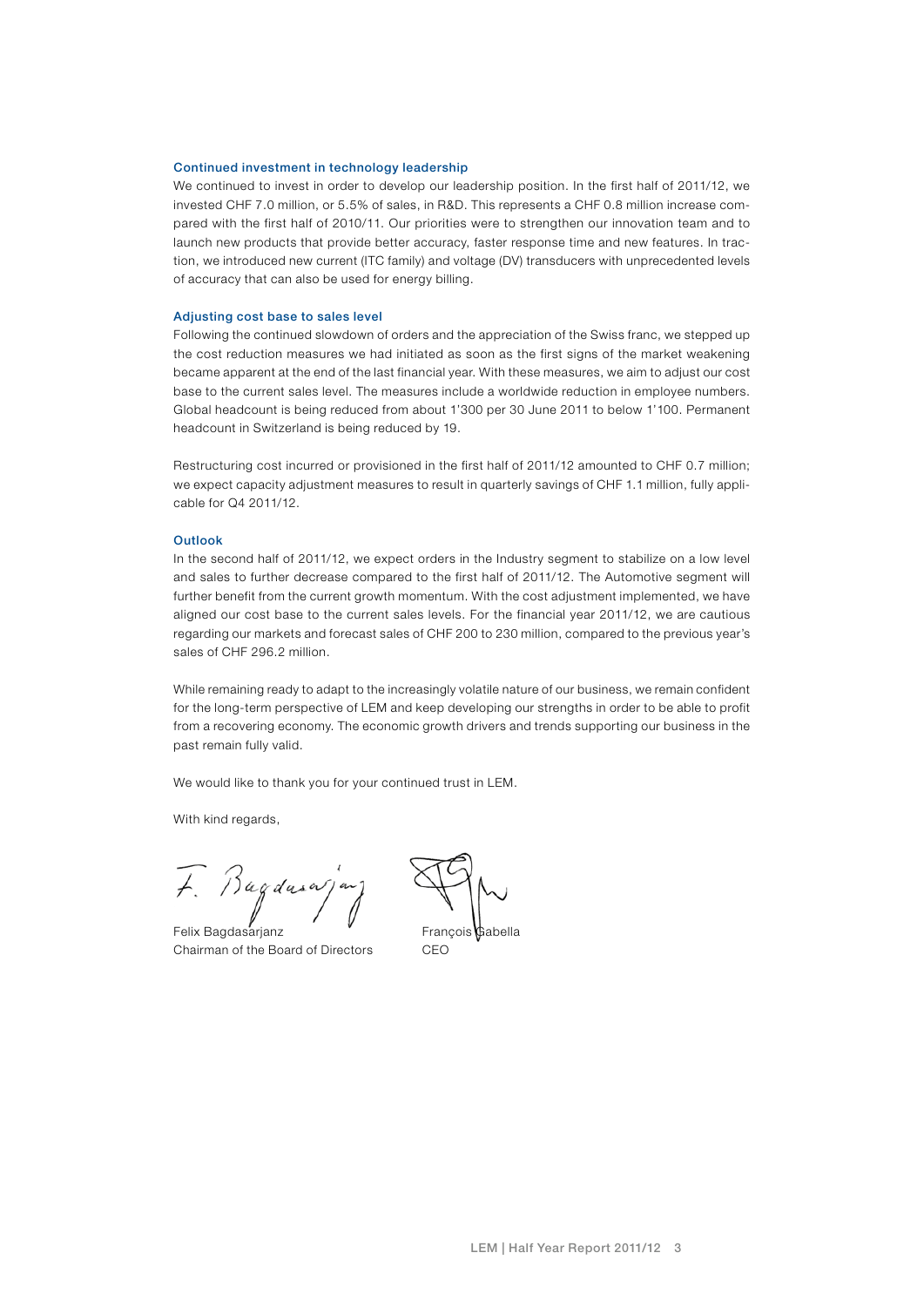# Financial Results

|                                |          | April to September |
|--------------------------------|----------|--------------------|
| In CHF thousands               | 2011/12  | 2010/11            |
| Sales                          | 125'511  | 141'780            |
| Cost of goods sold             | (72'187) | (79'787)           |
| <b>Gross margin</b>            | 53'324   | 61'993             |
| Sales expense                  | (11'909) | (10'991)           |
| Administration expense         | (15'301) | (14'467)           |
| Research & development expense | (6'959)  | (6'144)            |
| Other expense                  | (145)    | (306)              |
| Other income                   | 183      | 242                |
| <b>Operational EBIT</b>        | 19'194   | 30'327             |
| Additional SOP costs/income    | 619      | (429)              |
| <b>EBIT</b>                    | 19'813   | 29'899             |
| Financial expense              | (172)    | (331)              |
| Financial income               | 46       | 87                 |
| Foreign exchange effect        | (1'035)  | (2'406)            |
| <b>Profit before taxes</b>     | 18'651   | 27'249             |
| Income taxes                   | (3'624)  | (7'439)            |
| Net profit of the period       | 15'028   | 19'810             |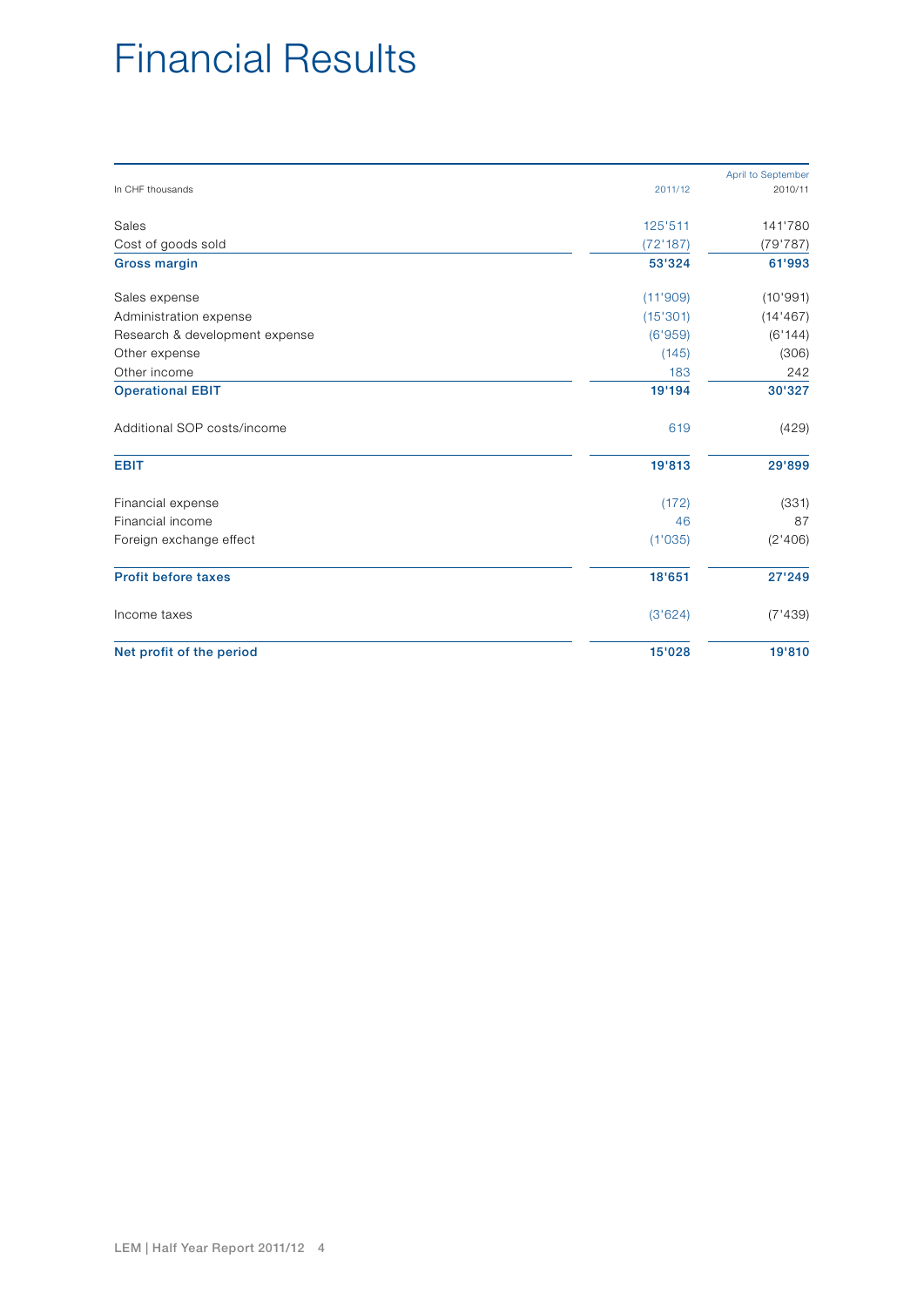Interim Consolidated Financial **Statements** 

F

Q

 $\bullet$ 

Lem 2011/12 5 and 2011/12 5 and 2011/12 5 and 2011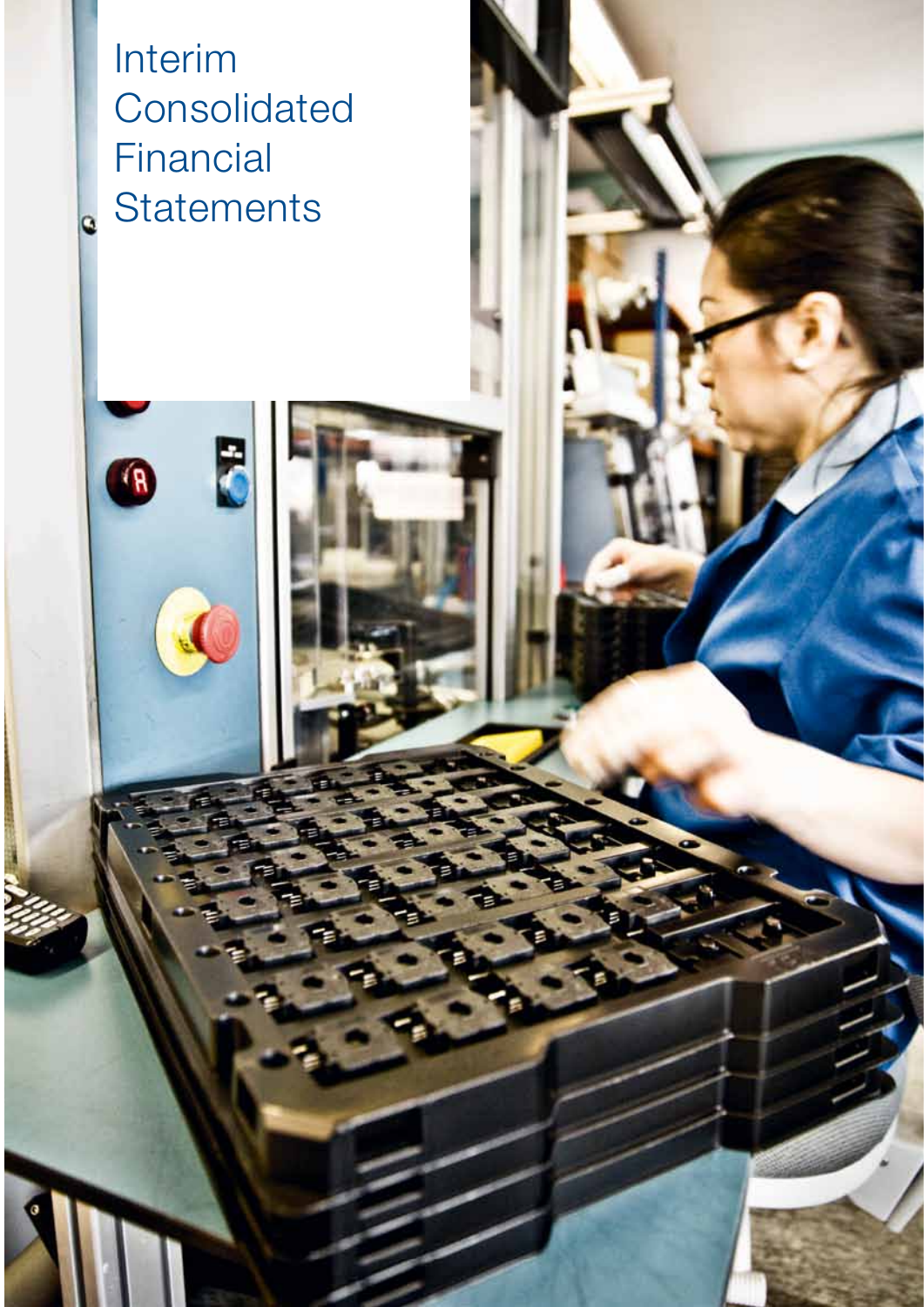# Consolidated Statement of Financial Position

| <b>Assets</b>                                                 |          |          |
|---------------------------------------------------------------|----------|----------|
| In CHF thousands                                              | 30.09.11 | 31.03.11 |
| <b>Current assets</b>                                         |          |          |
| Cash and cash equivalents                                     | 10'615   | 27'231   |
| Accounts receivable                                           | 46'794   | 60'026   |
| Inventories                                                   | 39'087   | 34'187   |
| Income tax receivable                                         | 150      | 1'310    |
| Other current assets                                          | 3'000    | 1'717    |
| <b>Total current assets</b>                                   | 99'646   | 124'471  |
| Non-current assets                                            |          |          |
| Deferred tax assets                                           | 1'970    | 1'919    |
| Property, plant and equipment                                 | 27'183   | 25'612   |
| Intangible assets                                             | 7'474    | 7'796    |
| Other non-current assets                                      | 2'182    | 2'181    |
| <b>Total non-current assets</b>                               | 38'809   | 37'508   |
| <b>Total assets</b>                                           | 138'455  | 161'979  |
| <b>Liabilities and equity</b><br>In CHF thousands             | 30.09.11 | 31.03.11 |
|                                                               |          |          |
| <b>Current liabilities</b>                                    |          |          |
| Accounts payable                                              | 21'271   | 29'617   |
| Accrued expenses and deferred income                          | 14'611   | 16'295   |
| Current income tax payable                                    | 5'601    | 7'560    |
| Current provisions                                            | 2'749    | 1'556    |
| Current financial liabilities                                 | 21'004   | 618      |
| Other current liabilities                                     | 1'089    | 2'821    |
| <b>Total current liabilities</b>                              | 66'326   | 58'467   |
| <b>Non-current liabilities</b>                                |          |          |
| Non-current provisions                                        | 1'022    | 969      |
| Deferred tax liabilities                                      | 5'013    | 5'541    |
| Other non-current liabilities                                 | 100      | 89       |
| <b>Total non-current liabilities</b>                          | 6'135    | 6'599    |
| <b>Total liabilities</b>                                      | 72'461   | 65'066   |
| Equity                                                        |          |          |
| Share capital                                                 | 570      | 575      |
| Treasury shares and derivative instruments on treasury shares | (2'107)  | (7'091)  |
| Reserves                                                      | 16'633   | 17'914   |
| Retained earnings                                             | 50'898   | 85'515   |
| Equity attributable to equity holders of the parent           | 65'994   | 96'913   |
| Non-controlling interests                                     | 0        | 0        |
| <b>Total equity</b>                                           | 65'994   | 96'913   |
| <b>Total liabilities and equity</b>                           | 138'455  | 161'979  |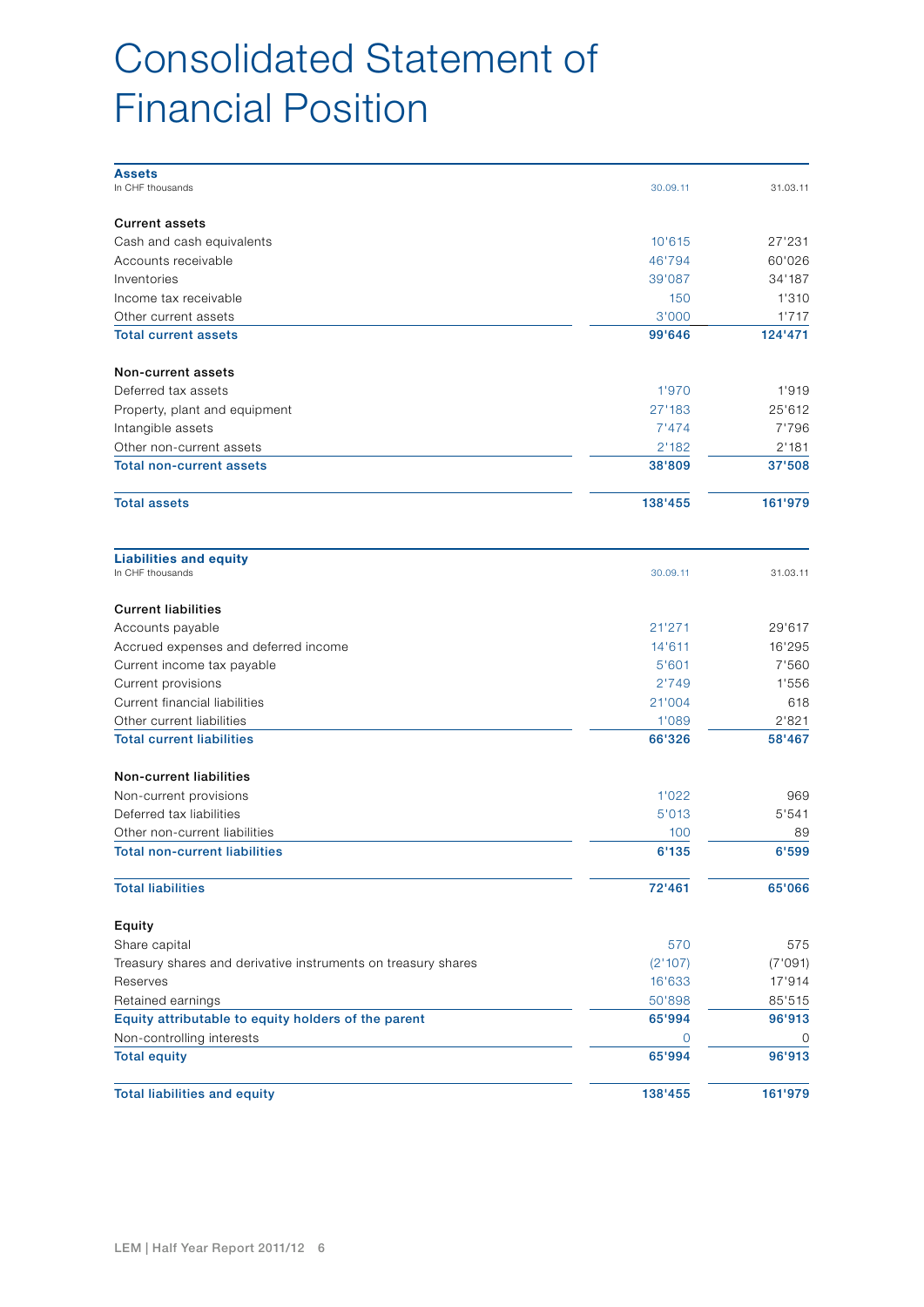# Consolidated Income Statement

|                                |          | April to September |
|--------------------------------|----------|--------------------|
| In CHF thousands               | 2011/12  | 2010/11            |
| Sales                          | 125'511  | 141'780            |
| Cost of goods sold             | (72'187) | (79'787)           |
| <b>Gross margin</b>            | 53'324   | 61'993             |
| Sales expense                  | (11'845) | (11'035)           |
| Administration expense         | (14'788) | (14'822)           |
| Research & development expense | (6'916)  | (6'173)            |
| Other expense                  | (145)    | (306)              |
| Other income                   | 183      | 242                |
| <b>Operating profit</b>        | 19'813   | 29'899             |
| Financial expense              | (172)    | (331)              |
| Financial income               | 46       | 87                 |
| Foreign exchange effect        | (1'035)  | (2'406)            |
| <b>Profit before taxes</b>     | 18'651   | 27'249             |
| Income taxes                   | (3'624)  | (7'439)            |
| Net profit for the period      | 15'028   | 19'810             |
| Attributable to:               |          |                    |
| <b>LEM</b> shareholders        | 15'028   | 19'759             |
| Non-controlling interests      | 0        | 51                 |
| Net profit for the period      | 15'028   | 19'810             |
| Earnings per share, in CHF     |          |                    |
| Basic earnings per share       | 13.25    | 17.31              |
| Diluted earnings per share     | 13.25    | 17.26              |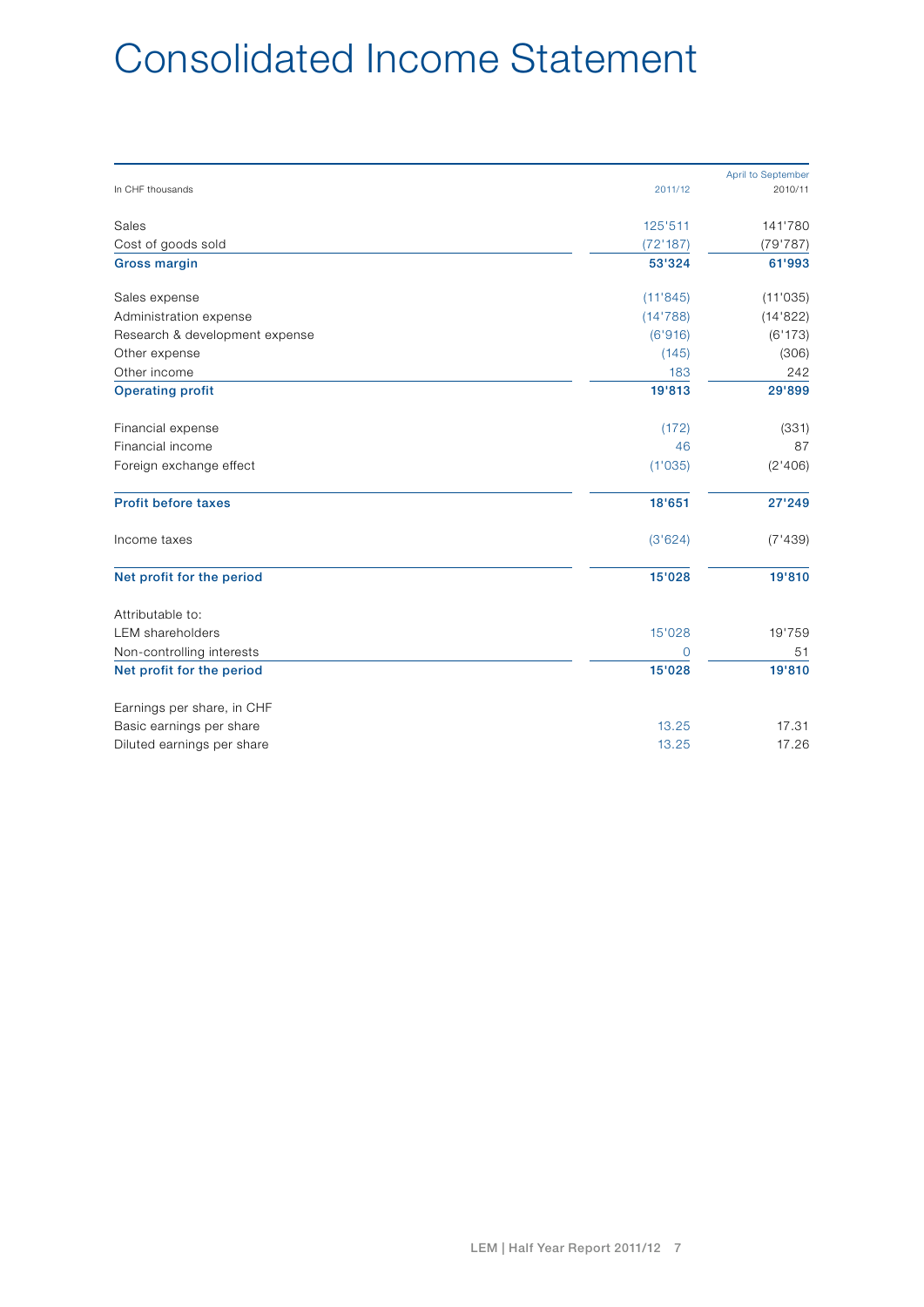# Consolidated Cash Flow Statement

|                                                          |          | April to September |
|----------------------------------------------------------|----------|--------------------|
| In CHF thousands                                         | 2011/12  | 2010/11            |
| Cash flow from operating activities                      |          |                    |
| Net profit of the period                                 | 15'028   | 19'810             |
| Adjustment for non-cash items                            | 3'454    | 5'676              |
| Cash flow from changes in net working capital            | (4'112)  | (15'044)           |
| Cash flow from operating activities                      | 14'370   | 10'442             |
| Cash flow from investing activities                      |          |                    |
| Investment in fixed assets                               | (5'309)  | (2'893)            |
| Disposal of fixed assets and intangible assets           | 259      | 104                |
| Investment in intangible assets                          | (189)    | (89)               |
| Increase $(-)$ / decrease $(+)$ in other assets          | 0        | 7                  |
| Cash flow from investing activities                      | (5'239)  | (2'871)            |
| Cash flow from financing activities                      |          |                    |
| Acquisition of non-controlling interests                 | $\Omega$ | (197)              |
| Treasury shares acquired $(-)$ / divested $(+)$          | (665)    | (2'458)            |
| Dividends paid to the shareholders of LEM Holding SA     | (45'461) | (22'895)           |
| Dividends paid to non-controlling interests              | $\Omega$ | (50)               |
| Increase (+) in financial liabilities                    | 21'005   | 8'010              |
| Cash flow from financing activities                      | (25'121) | (17'590)           |
| Change in cash and cash equivalents                      | (15'990) | (10'019)           |
| Cash and cash equivalents at the beginning of the period | 26'613   | 29'757             |
| Exchange effect on cash and cash equivalents             | (12)     | (351)              |
| Cash and cash equivalents at the end of the period       | 10'611   | 19'387             |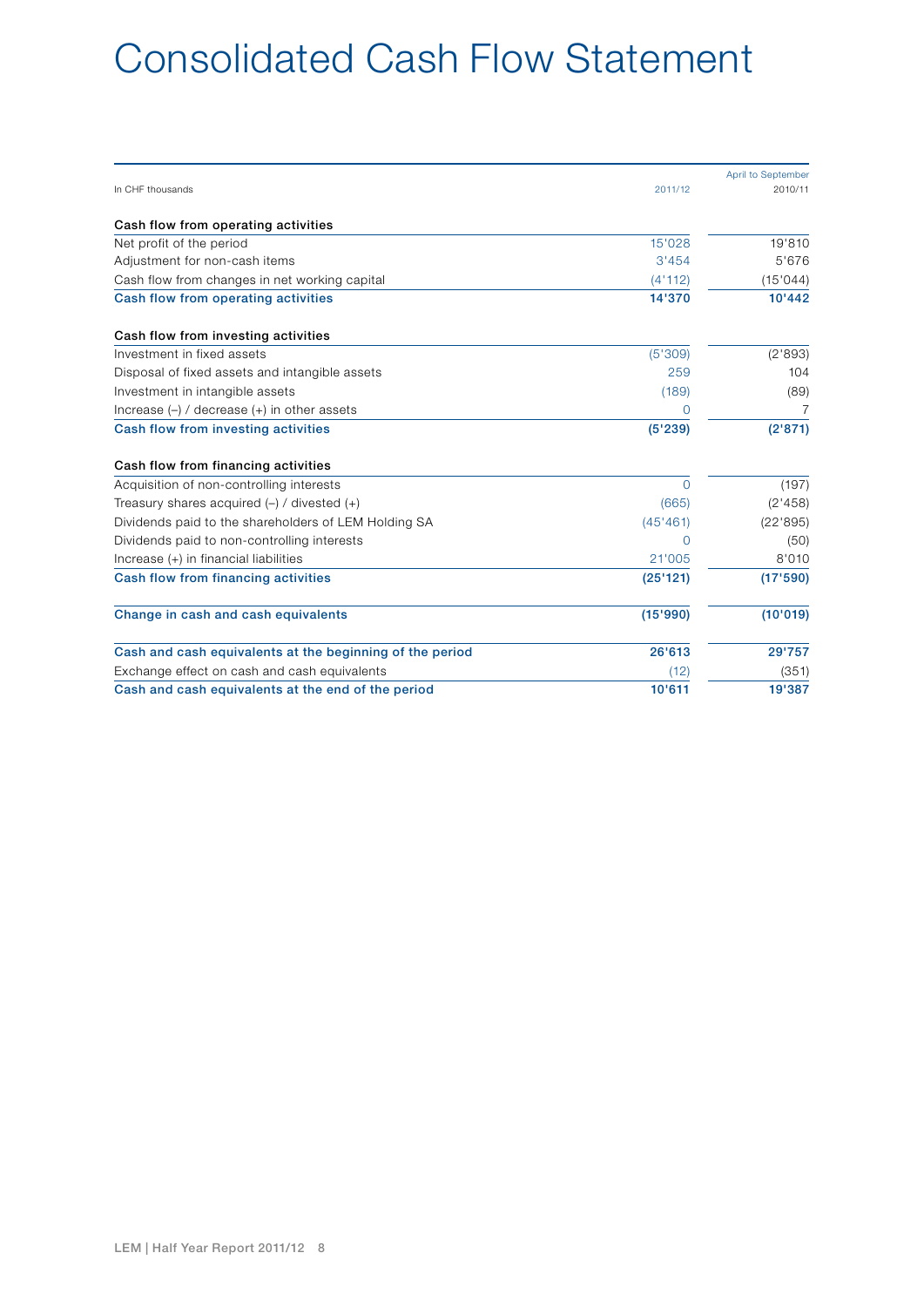# Consolidated Statement of Comprehensive Income

|                                                               |         | April to September |
|---------------------------------------------------------------|---------|--------------------|
| In CHF thousands                                              | 2011/12 | 2010/11            |
| Net profit for the period recognized in the income statement  | 15'028  | 19'810             |
| Currency translation difference                               | 275     | (2'579)            |
| Unrealized gain on derivatives designated as cash flow hedges |         | 29                 |
| Total comprehensive income for the period                     | 15'303  | 17'259             |
| Attributable to shareholders                                  | 15'303  | 17'208             |
| Attributable to non-controlling interests                     |         | 51                 |

# Consolidated Statement of Changes in Equity

### Attributable to equity holder of the company

|                                                  | Share   | Treasury | Share   | Fair value  | Translation | Retained<br>earnings<br>and other | Non-<br>controlling |              |
|--------------------------------------------------|---------|----------|---------|-------------|-------------|-----------------------------------|---------------------|--------------|
| In CHF thousands                                 | capital | shares   | plan    | reserve     | reserve     | reserves                          | interests           | Total equity |
| 1 April 2010                                     | 575     | (3'387)  | 925     | 7           | 1'482       | 83'563                            | 214                 | 83'379       |
| Total comprehensive income                       |         |          |         | 29          | (2'579)     | 19'759                            | 51                  | 17'259       |
| Dividends paid                                   |         |          |         |             |             | (22'895)                          |                     | (22'895)     |
| Dividends paid to non-control-<br>ling interests |         |          |         |             |             |                                   | (50)                | (50)         |
| Changes in non-controlling<br>interests          |         |          |         |             |             | 18                                | (215)               | (197)        |
| Performance share plan                           |         |          | 86      |             |             |                                   |                     | 86           |
| Purchase and sales of treasury<br>shares         |         | (1'838)  |         |             |             |                                   |                     | (1'838)      |
| 30 September 2010                                | 575     | (5'225)  | 1'011   | 36          | (1'097)     | 80'445                            | 0                   | 75'744       |
| 1 April 2011                                     | 575     | (7'091)  | 1'556   | $\mathbf 0$ | (2'676)     | 104'549                           | 0                   | 96'913       |
| Total comprehensive income                       |         |          |         | $\Omega$    | 275         | 15'028                            | 0                   | 15'303       |
| Changes in capital                               | (5)     | 3'968    |         |             |             | (3'963)                           |                     | (0)          |
| Dividends paid                                   |         |          |         |             |             | (45'461)                          |                     | (45'461)     |
| Performance share plan                           |         | 1'681    | (1'556) |             |             | (216)                             |                     | (91)         |
| Purchase and sales of treasury<br>shares         |         | (665)    |         |             |             | (5)                               |                     | (670)        |
| 30 September 2011                                | 570     | (2'107)  | 0       | $\mathbf 0$ | (2'401)     | 69'932                            | 0                   | 65'994       |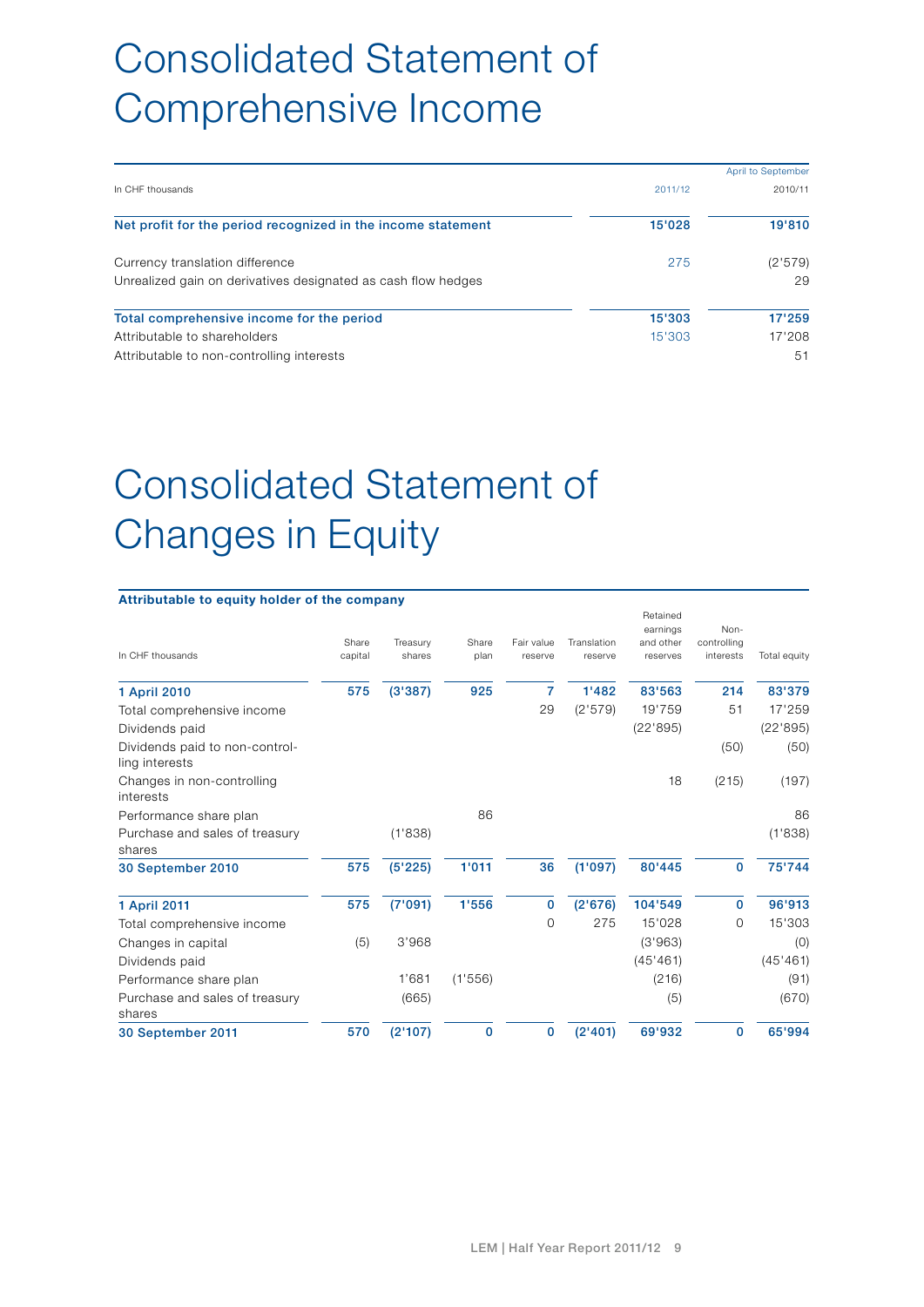# Notes to the Interim Consolidated Financial Statements

### 1 Segment information

| In CHF thousands |                 |            | April to September 2010          |
|------------------|-----------------|------------|----------------------------------|
|                  | <b>Industry</b> | Automotive | <b>LEM Group</b><br><b>Total</b> |
| Sales            | 130'819         | 10'961     | 141'780                          |
| EBIT             | 28'226          | 1'673      | 29'899                           |
| In CHF thousands |                 |            | April to September 2011          |
|                  | Industry        | Automotive | <b>LEM Group</b><br>Total        |
| Sales            | 113'251         | 12'260     | 125'511                          |
| EBIT             | 18'739          | 1'074      | 19'813                           |

### 2 Nature of operations

LEM Group is a market leader in providing innovative and high-quality solutions for measuring electrical parameters. Its core products – current and voltage transducers – are used in a broad range of applications in drives & welding, renewable energies & power supplies, traction, high precision, conventional and green cars businesses.

#### 3 Basic principles of group accounting

These unaudited consolidated financial statements for the six months ended on 30 September 2011, have been prepared in accordance with International Accounting Standard (IAS) 34 "Interim Financial Reporting". They do not include all the information and disclosures presented in the annual consolidated financial statements and should therefore be read in conjunction with the year that ended 31 March 2011. The accounting and valuation policies are consistent with those applied in preparing the annual consolidated financial statements for the year 2010/11, except where noted below. The preparation of the interim consolidated financial statements requires management to make estimates and assumptions that affect the reported amounts of revenues, expenses, assets and liabilities and disclosure of contingent liabilities at the date of the financial statements. If in the future such estimates and assumptions, which are based on management's best judgement at the date of the financial statements, deviate from the actual circumstances, the original estimates and assumptions will be modified as appropriate in the period in which the circumstances change.

### 4 Adjustments to new IAS/IFRS standards and interpretations

The following new and revised standards and interpretations became effective for the reporting year 2011/12:

- Improvements to IFRSs sets out amendments across 7 different standards, related basis for conclusions and guidance.
- IAS 24 Related Party Disclosures (revised): removes the requirement for government-related entities to disclose details of all transactions with the government and other government-related entities, it also clarifies and simplifies the definition of a related party.
- Amendment to IFRIC 14 Prepayments of a Minimum Funding Requirement: removes an unintended consequence of IFRIC 14 where entities are in some circumstances not permitted to recognize as an asset prepayments of minimum funding contribution.
- IFRIC 19 Extinguishing Financial Liabilities with Equity Instruments: clarifies the accounting when an entity renegotiates the terms of its debt with the result that the liability is extinguished by the debtor issuing its own equity instruments to the creditor.
- IFRS 1 Severe hyperinflation and removal of fixed dates for first-time adopters
- IFRS 7 Transfers of financial assets

The other new and revised standards do not have a material effect on the consolidated financial statements of LEM Group.

### 5 Income taxes

Income tax expense is calculated based on the best estimate of the applicable annual income tax rate expected for the full year.

The decrease in the effective tax rate of LEM Group is due to the changes of the profitability of the Group's subsidiaries in the various jurisdictions, withholding taxes on dividends distributed out of prior years profits within the Group and to a withholding tax refund of CHF 0.6 million.

### 6 Financial liabilities

LEM Group increased financial short-term liabilities to CHF 21.0 million (CHF nil at 31 March 2011) via short-term credit lines.

### 7 Provisions

On 22 September 2011, LEM announced a restructuring plan. At 30 September 2011, the provision booked in relation with this plan amounts to CHF 0.5 million.

#### 8 Shareholders' equity

At the shareholders' meeting held in Geneva on 1 July 2011, the shareholders approved the distribution of an ordinary dividend of CHF 40.00 per share. The gross dividend paid on 11 July 2011 amounted to CHF 45.46 million (prior year: ordinary dividend of CHF 5.00 plus extraordinary dividend of CHF 15.00 per share; total CHF 22.90 million).

On 4 July 2011, LEM Holding reduced its capital of 10'000 shares of CHF 0.5 each by the cancellation of the 10'000 own shares previously acquired for a total amount of CHF 3.97 million.

In the first quarter 2011/12, the Performance Share Plan was settled. The agreements for Chinese and Japanese employees were amended and settled in cash. The cash settlement concerned 1'136 shares for which a total amount of CHF 0.65 million was paid. The remaining 4'828 shares were transferred to employees generating a net impact in the equity of CHF 0.22 million.

In the first half year 2011/12, LEM acquired 1'722 own shares for a total amount of CHF 0.67 million.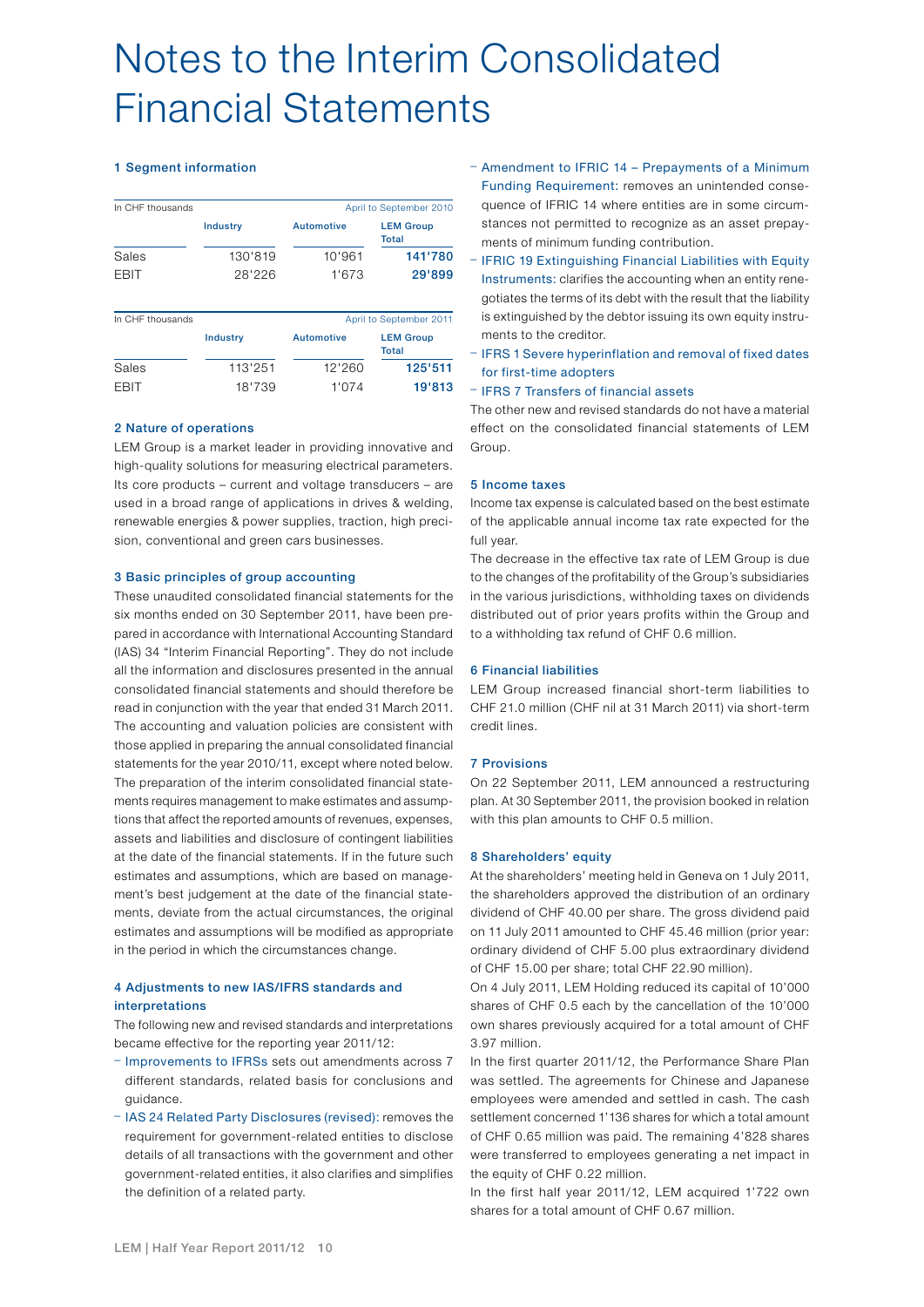### 9 Changes in scope of consolidation

In the previous year, the following change in the scope of consolidation occurred:

TVELEM acquired its own shares representing the outstanding 10% of ownership. After this operation, the percentage of interest in TVELEM reached 100%.

### 10 Events after the balance sheet date

The Board of Directors and Senior Management are not aware of any significant events up to the date of approval of the consolidated financial statements on 2 November 2011 that would require an adjustment in carrying amounts of the Group's assets and liabilities.

### 11 Exchange rates

The following exchange rates were used:

|            | Period-end rate for |            | Period average rate for |         |  |
|------------|---------------------|------------|-------------------------|---------|--|
|            | balance sheet       |            | income statement        |         |  |
|            | 30.09.2011          | 31.03.2011 | 2011/12                 | 2010/11 |  |
| <b>EUR</b> | 1.218               | 1.299      | 1.209                   | 1.372   |  |
| GBP        | 1.406               | 1.474      | 1.373                   | 1.627   |  |
| JPY        | 0.0117              | 0.0111     | 0.0106                  | 0.0120  |  |
| <b>USD</b> | 0.901               | 0.917      | 0.847                   | 1.071   |  |
| <b>RUB</b> | 0.028               | 0.032      | 0.030                   | 0.035   |  |
| <b>CNY</b> | 0.141               | 0.140      | 0.131                   | 0.158   |  |
| DKK        | 0.164               | 0.174      | 0.162                   | 0.184   |  |